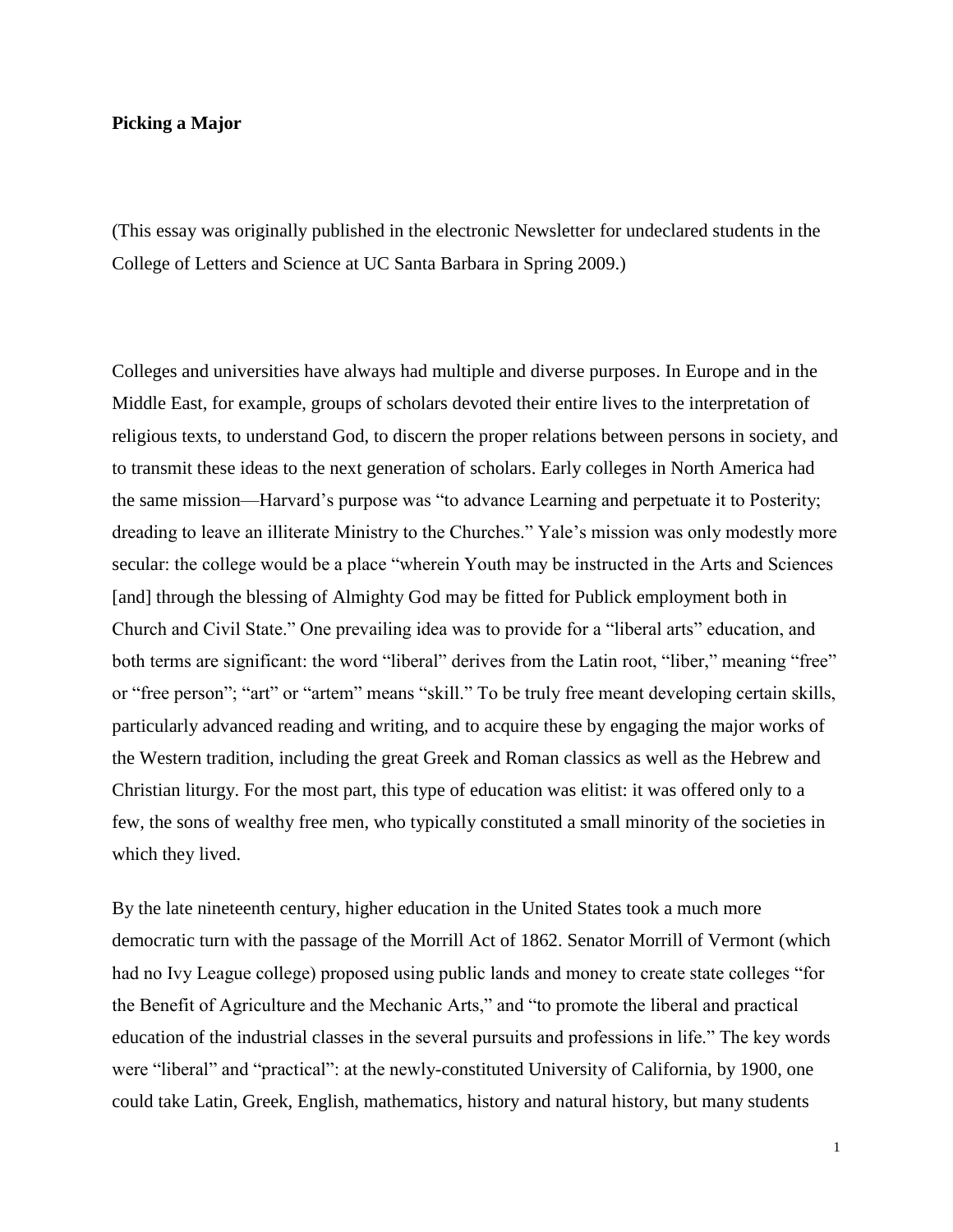took courses in agriculture, mining, military tactics, and engineering. The minister from Yale, Henry Durant, had emphasized the classics, but Pheobe Hearst, whose late husband was a pioneer in corporate mining, made sure that the new Hearst Memorial Mining Building was the grandest on campus. Durant suggested the patrician "blue" of Yale, the Hearsts had always been about "gold." Collectively, they would reach out both to the state's elite and to its "industrial classes," its landed families, and the farmers and the miners, the working men *and* women all aspiring to be free and vital to the success of California.

\* \* \* \* \*

The new undergraduates at the University are simply the most recent generation of young scholars who are now part of this tradition. UCSB has both the "liberal and practical arts." We offer a full range of majors that will prepare you for "the several pursuits and professions in life," but curiously, perhaps the most perplexing challenge is precisely this plethora of choices. And yet the structure of the College and of the majors offered is quite simple: in the Division of Humanities and Fine Arts, the Departments offer majors that explore different strains of human history, culture, and thought; they examine how diverse peoples at various times came to understand themselves, and how and why they considered some things morally or aesthetically desirable. In the Division of Mathematical, Life, and Physical Sciences, all of the majors are related to the scientific and technological revolutions of the past four centuries—what we "know" about the world comes not from what some ancient texts say, but what we ourselves can measure, test, and see through ever sophisticated instruments that enhance our very senses. In the Division of Social Sciences, the majors examine the messy construction of contemporary human societies—their forms of equality and inequality, their law, politics, and economy, and the methods through which these societies and their sub-groups (mis)communicate with one another.

Because all of these Divisions offer important insights about the world and about the human condition, a truly free and educated person should be versed in all of these areas. That is the basic rational for the General Education requirements here on campus, and even though these are "requirements" for a degree, they can be useful entry points to explore widely divergent fields. A smart freshman might start by exploring. Try things out and keep an open mind. Take a freshman seminar or maybe two, and figure out what appeals to you. And take your time.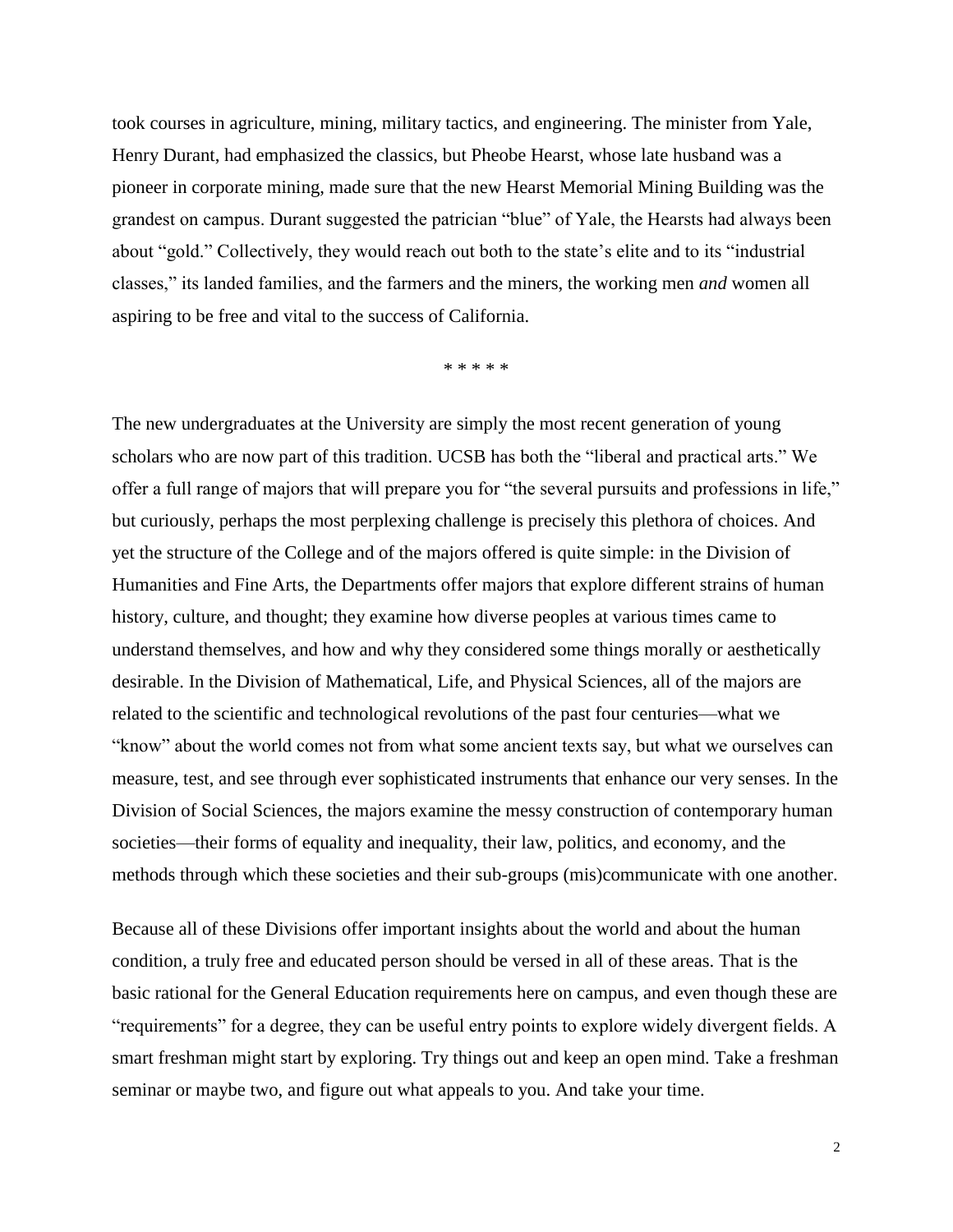Besides, it's a lot to ask of persons so young to have an idea of what they'd like to do for the rest of their lives. It's rather unfair, as most people that age have no idea what the world is like. I remember myself at eighteen: I thought I knew everything, but in fact the opposite was true. Indeed, I had no idea of how little I knew until I went to college. And I didn't pick a major so much as I picked the classes and professors that I enjoyed. By my second year, a number of those classes were in a particular Department, and so that was my major. Now, I'm from a Korean immigrant family, so I didn't know exactly how to tell my mother that I was majoring in Rhetoric. Being an eminently practical person, mom was hoping for engineering or biology.

\* \* \* \* \*

As a seamstress for many years of her life, my mother Soo Kim was among the "industrial classes" mentioned in the Morrill Act. But because of the civil war in Korea, she wasn't able to get a formal education, and so for most of her life, she was envious of people who'd gone to college and had the luxury of study. When it came down to it, she was happy enough that her kid was in college, and she didn't talk about changing majors. We talked instead about my favorite courses—"The Bible as Literature," "Poetry," "Argumentation," "The Rhetoric of Legal Philosophy"—and I could tell that she was maybe hoping for law school. My mother passed away before I finished my formal schooling, but thinking of her now, I'm so grateful that she let me do what I wanted. That was one of the nicest things she'd ever done for me. Many kids aren't that lucky.

College made me feel free. I lived at home, so there were chores and there were family bills (my brother covered the mortgage, I had the car payments) and other obligations, but academic life was truly liberating. It was like this: when I was a kid and I had a plate of food, I'd eat those things I didn't like so much first, then savor the yummy goodness slowly. My classes were the things I'd savor, the things I'd save because I enjoyed the reading and the writing, the puzzles of figuring out what was being said and written and the challenge of crafting a good sentence or an essay. I would do the chores, the job, whatever needed to be done, then quiet away with my reading and become lost in another world, in another time and place. It's very true: "there is no frigate like a book." Because my major was about texts and textual analyses, I grew accustomed to reading hundreds and thousands of pages and writing long term papers for most of my classes,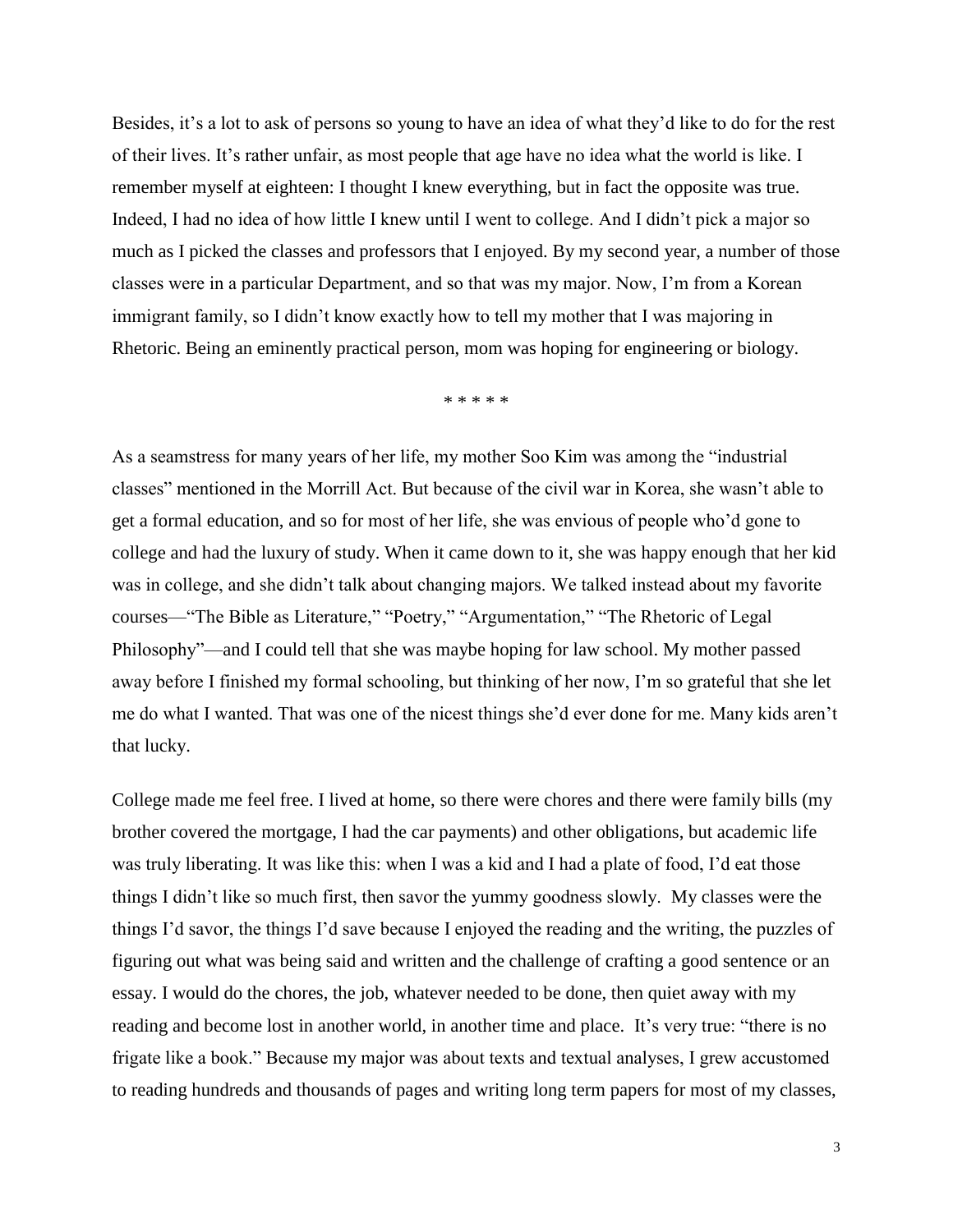and I enjoyed every bit of it and I was sad when I had to graduate. I wasn't aware of it at the time, but I had acquired useful skills—reading carefully, thinking critically, and writing well. These would serve me throughout my life. They serve me still.

You should be free to choose what you love. That's what college can and should be about, that's what*life* should be about. Find your own yummy goodness. If you're slogging through your organic chemistry on your way to what you really want—say, nineteenth century American literature—then now is a good time to re-think your life. But then again, if you truly like organic chemistry and Melville only makes you seasick, then fasten to your molecules and enjoy your elements. Whatever it is, try to avoid slogging through a major, and for that matter, slogging through life.

Whether college becomes for you a path toward the "Arts" or the "Sciences," whether you yearn for "Truth," "Beauty," or "Justice," endeavor always to be honest with yourself and find the thing you love and love it passionately, fully, and yet also carefully. Be cautious in your choices: be aware that you might love something that doesn't quite love you back. Choosing a major that is not for you will soon seem like a trap, not something that will make you feel free. Indeed, one of the hardest things sometimes is to be honest with your own skills and talents—I really love playing football, for example, but alas, I will never be a running back in the NFL. I was too short and too slow. In the end, I suppose I became an academic because that better suited my native talents, and in that way, I'm like many of my colleagues. We became professors because we love what we do, because we chose prudently as well as for love, and not always because we would earn much gold. (As unfair as it may seem to many of us, lots of people in the NFL make much more money than we do.) Still, we professors are simply obsessed with our work, and we delight in finding others who are similarly consumed. To "advance Learning" on this campus, we work hard, although not really, because doing something you love and do well makes it feel so much less like work. Even through your own trials and errors, and maybe even through heartache, we hope you will learn that same basic lesson and that you will find your true love.

Welcome to the University: please do well in your studies, please learn and love what you do, and please be assured that you'll invariably acquire those skills that will make you a freer,